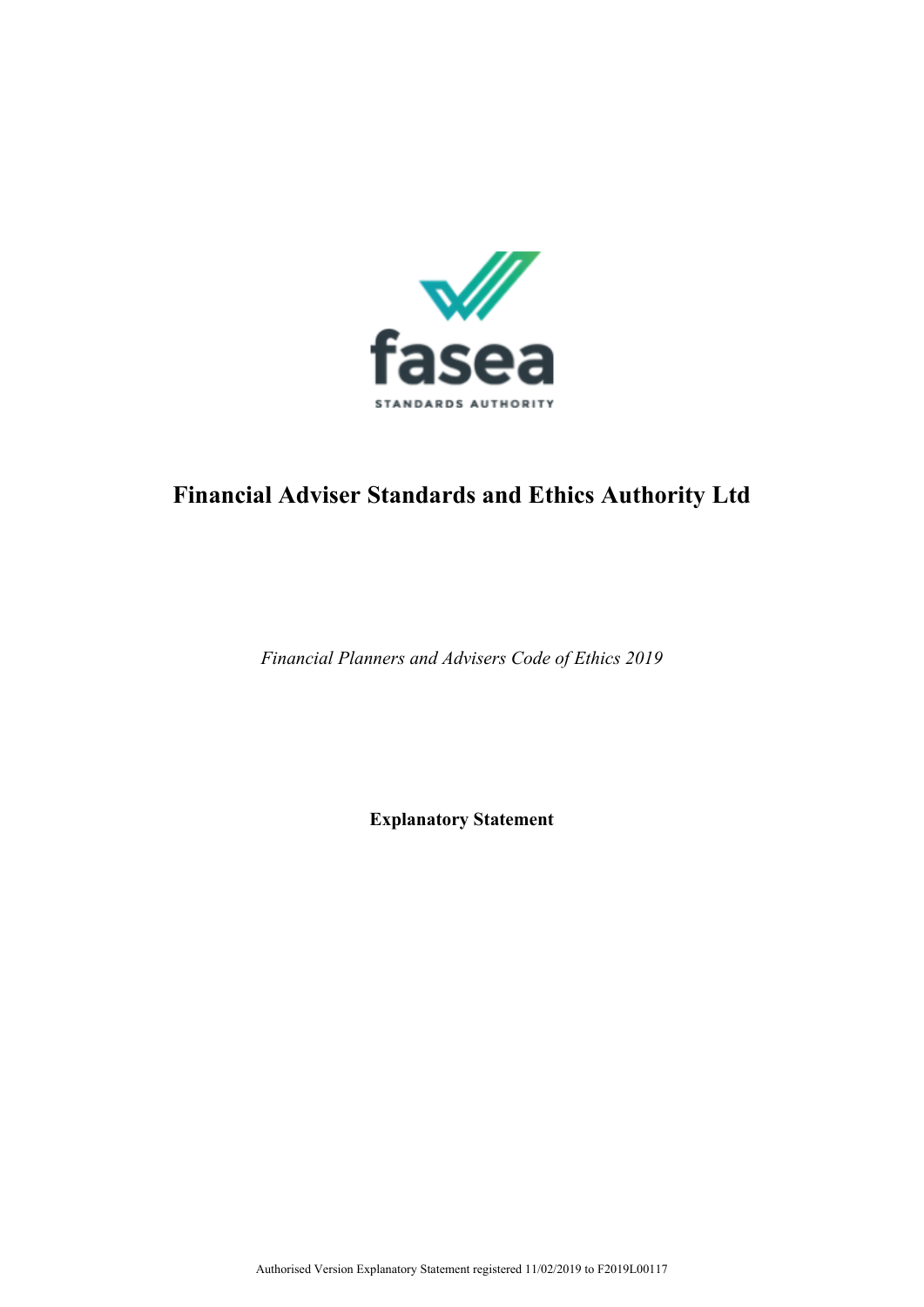Authorised Version Explanatory Statement registered 11/02/2019 to F2019L00117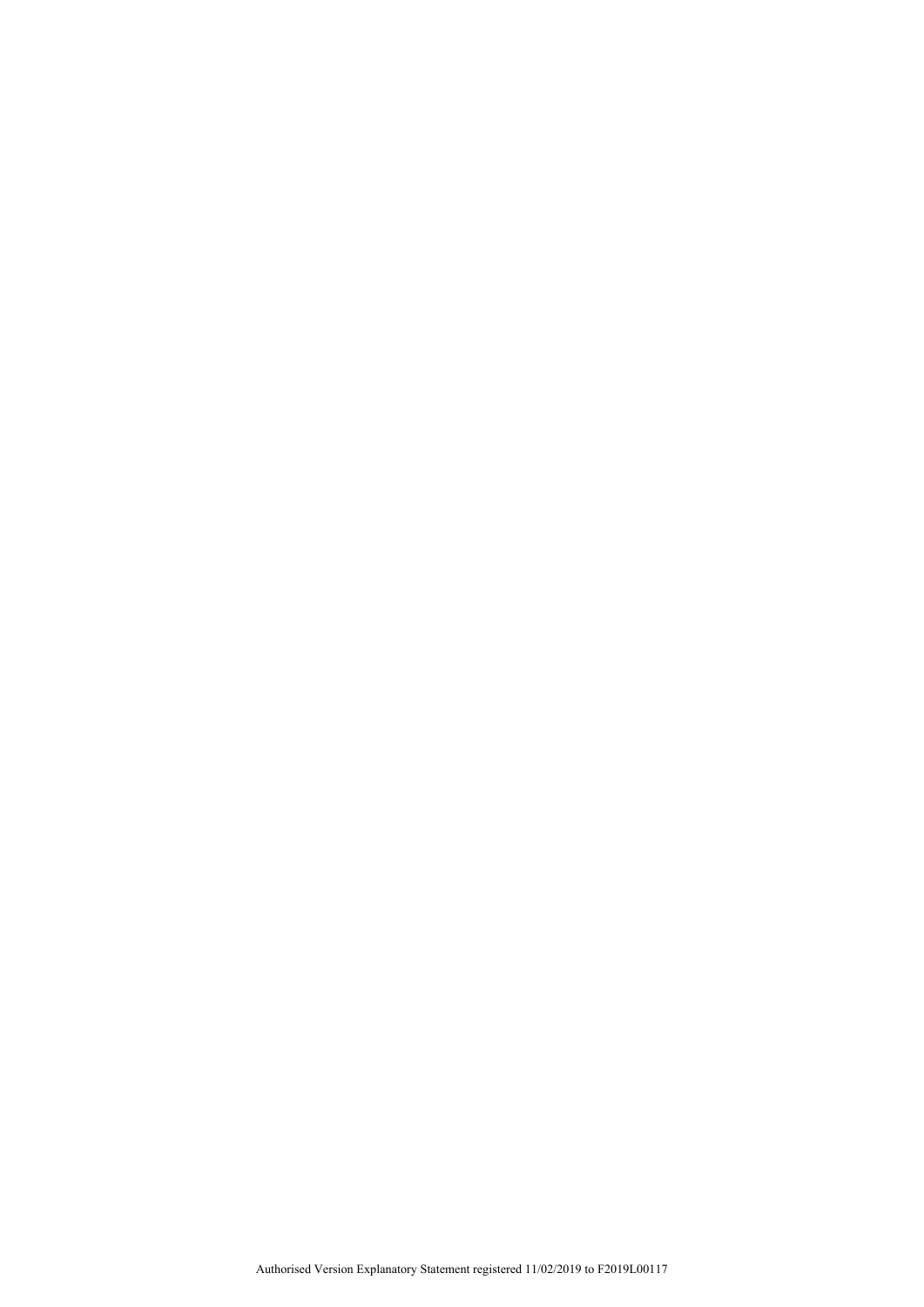# **Key information**

- 1. *Summary*. This is the Code of Ethics for relevant providers (financial planners and advisers), made by the Financial Adviser Standards and Ethics Authority, the standards body under section 921X of the Act. Under section 921E of the Act, all relevant providers must comply with the Code of Ethics.
- 2. *Date of effect*: 30 days after this instrument is registered in the Federal Register of Legislation (see section 2). However, the obligation to comply with the Code applies on and from 1 January 2020.

# <span id="page-2-0"></span>**Glossary**

3. Words and expression used in this statement are defined in the following table.

| <b>Expression</b>                                               | <b>Meaning</b>                                                                                                                                                                           |
|-----------------------------------------------------------------|------------------------------------------------------------------------------------------------------------------------------------------------------------------------------------------|
| <b>ASIC</b>                                                     | Australian Securities and Investments Commission.                                                                                                                                        |
| <b>Act</b>                                                      | the Corporations Act 2001.                                                                                                                                                               |
| <b>Authority</b>                                                | Financial Adviser Standards and Ethics Authority Ltd, which<br>is the standards body under section 921X of the Act.                                                                      |
| benefits                                                        | includes remuneration and both monetary and non-monetary<br>benefits. It does not include the fixed component of<br>remuneration. Variable components, such as bonuses, are<br>included. |
| client                                                          | a reference in the Code to a client, in relation to a relevant<br>provider, includes a reference to the retail clients of the<br>provider's principal.                                   |
| financial product                                               | defined in Division 3 of Part 7.1 of the Act.                                                                                                                                            |
| <i>financial services</i><br><i>licensee</i> or <i>licensee</i> | a person that holds a financial services licence.                                                                                                                                        |
| monitoring body                                                 | defined in section 910A of the Act.                                                                                                                                                      |
| <i>personal advice</i>                                          | defined in subsection $766B(3)$ of the Act.                                                                                                                                              |
| principal                                                       | a financial services licensee who has authorised the relevant<br>provider to provide, on its behalf, personal advice to retail<br>clients.                                               |
| relevant provider                                               | defined in section 910A of the Act.                                                                                                                                                      |
| retail client                                                   | defined in sections $761G$ and $761G$ A of the Act.                                                                                                                                      |
| supervisor                                                      | defined in subsection $921F(2)$ of the Act.                                                                                                                                              |

4. References to numbered sections or other provisions are to those sections or other provisions of the Code, unless indicated otherwise.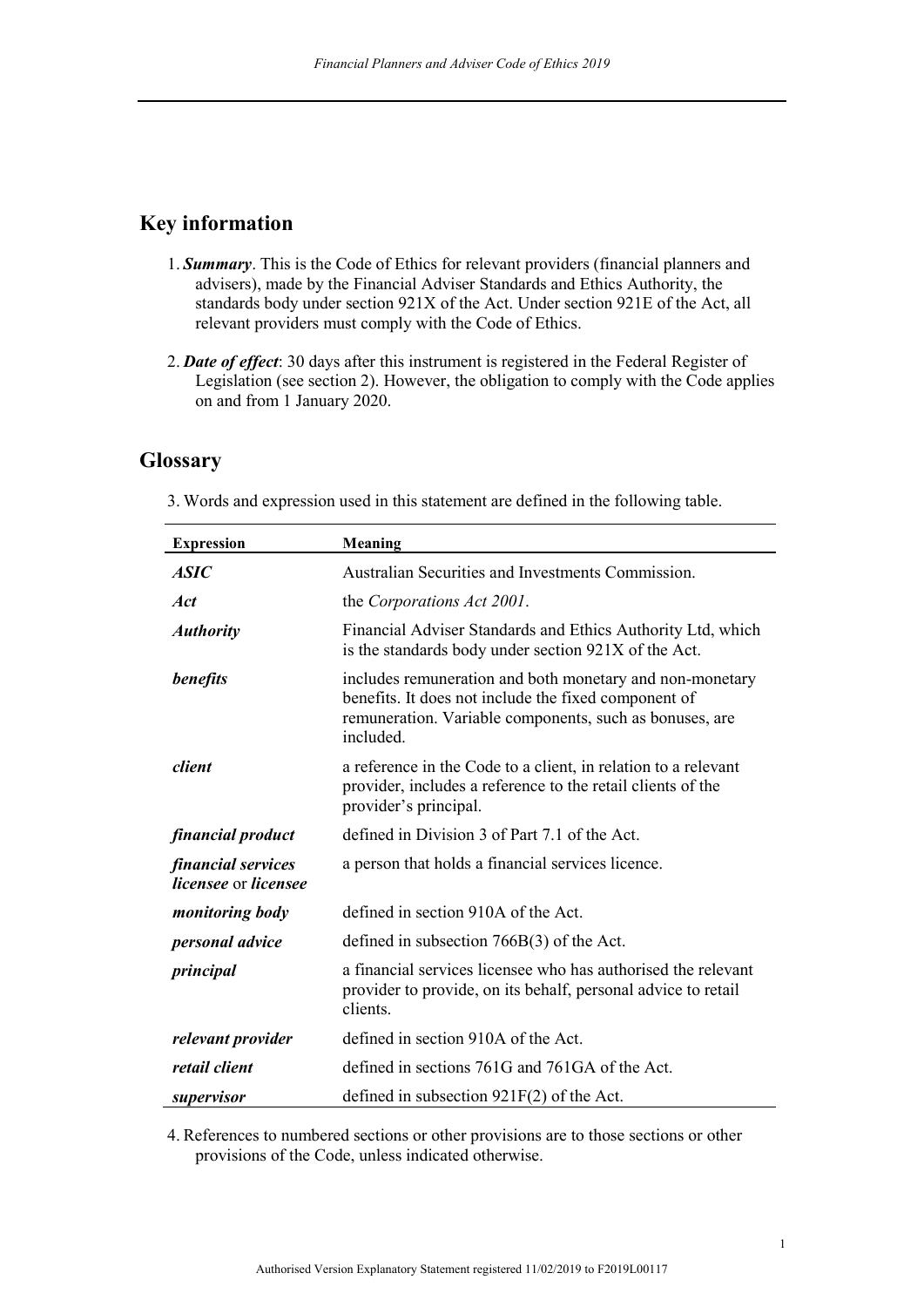# **Context**

#### **Changes to the Corporations Act**

5. The Corporations Act was amended in 2017 to provide for improved standards of education, training, ethical behaviour and professionalism for relevant providers (financial planners and financial advisers). Among those changes, section 921E of the Act now requires all relevant providers to comply with a Code of Ethics made by the Authority under paragraph 921U(2)(b) of the Act.

### **Enforcement of the Code of Ethics**

*Not a crime or civil penalty*

6. Failure to comply with the Code is not a criminal offence, and section 921E of the Act is not a civil penalty provision.

## *Monitoring bodies' role*

- 7. Under Division 8B of Part 7.6 of the Act, all relevant providers must be covered by a compliance scheme approved by ASIC. Relevantly, compliance schemes must set out:
	- how the monitoring body monitors compliance with the Code of Ethics by the relevant providers who are covered by the scheme; and
	- complaints procedures; and
	- dispute resolution mechanisms.
- 8. Monitoring bodies have the power to investigate breaches and potential breaches of the Code, and impose sanctions set out in their compliance schemes if they determine that a breach has occurred. Potential sanctions that a compliance scheme may provide for include:
	- a warning or reprimand; and
	- requiring the relevant planner to undertake additional training or counselling; and
	- requiring additional supervision on a relevant provider; and
	- requiring specified corrective action; and
	- requiring an independent compliance audit of the relevant provider (if it is a licensee); and
	- requiring the relevant provider to provide the services to the retail client again at no cost, or to reduce or waive fees.
- 9. However, the most serious sanction that can be imposed by a monitoring body (for example, if a relevant provider did not comply with a sanction ordered by the monitoring body) is exclusion from coverage of the monitoring body's compliance scheme. Under section 921H of the Act, each relevant provider must be covered by an approved compliance scheme.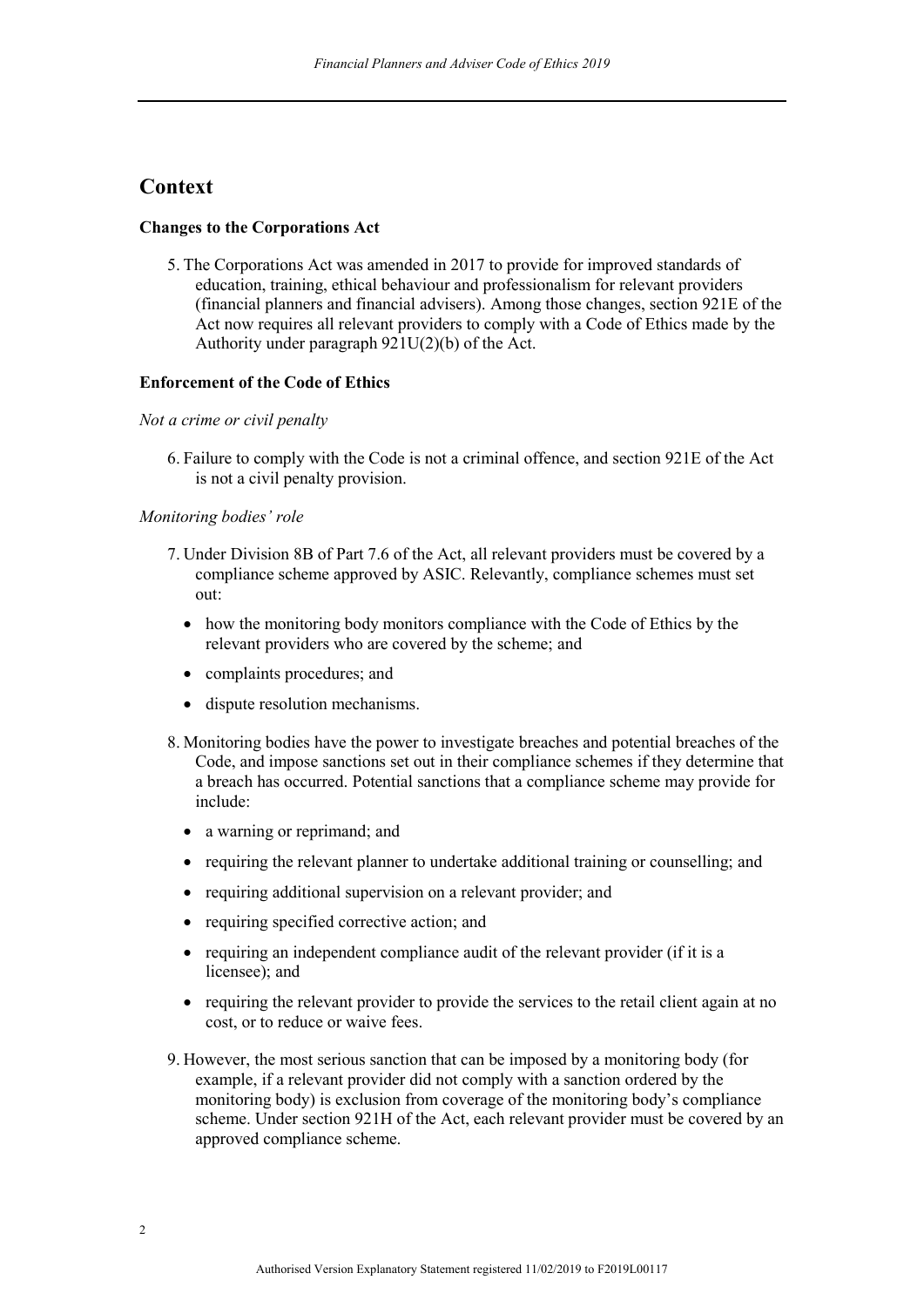## *ASIC's role*

- 10. ASIC retains its power to investigate contraventions of the Act, including breaches of section 921E of the Act.
- 11. ASIC may suspend or terminate the financial services licence of a relevant provider that is a licensee for a breach of the Code (see section 921E (must comply with the Code), paragraph  $912A(1)(c)$  (must comply with financial services laws) and section 761 of the Act (definition of financial services law)).
- 12. ASIC may ban a relevant provider under subsection 920A(1) of the Act for a breach of the Code if the relevant provider is a licensee (see section  $912A(1)(a)$  of the Act), but its powers to ban a relevant provider who is not a licensee are limited (see paragraph  $920A(1)(e)$  of the Act).

### *Injunctions*

13. The Court may issue an injunction under section 1324 of the Act on the basis of a breach of the Code (which is a breach of section 921E of the Act).

#### *Compensation and damages*

14. Under subsection 1324 of the Act, any person may recover damages for a contravention of the Corporations Act, including a contravention of section 921E through a breach of the Code.

# **Preliminary matters**

- 15. Like the Code, this Explanatory Statement is addressed to relevant providers ("*you*").
- 16. Appendix A includes a number of case studies, and relates them to various Standards in section 5, to illustrate the operation of the Standards.

#### **Sections 1 to 4: Preliminary matters**

- 17. Section 1 provides that the name of this instrument is the *Financial Planners and Advisers Code of Ethics 2019*.
- 18. Section 2 provides that the Code commences 30 days after it is registered in the Federal Register of Legislation. This is the earliest commencement date permitted by section 921W of the Act.
- 19. Section 3 sets out the legislative authority for making the Code: subparagraph 921U(2)(b) of the Act.
- 20. Section 4 defines "the Act" as the *Corporations Act 2001*, defines *benefits*, *client* and *principal* and refers readers to the definitions of a range of other terms. These are all covered in the Glossary at paragraph [3](#page-2-0) above.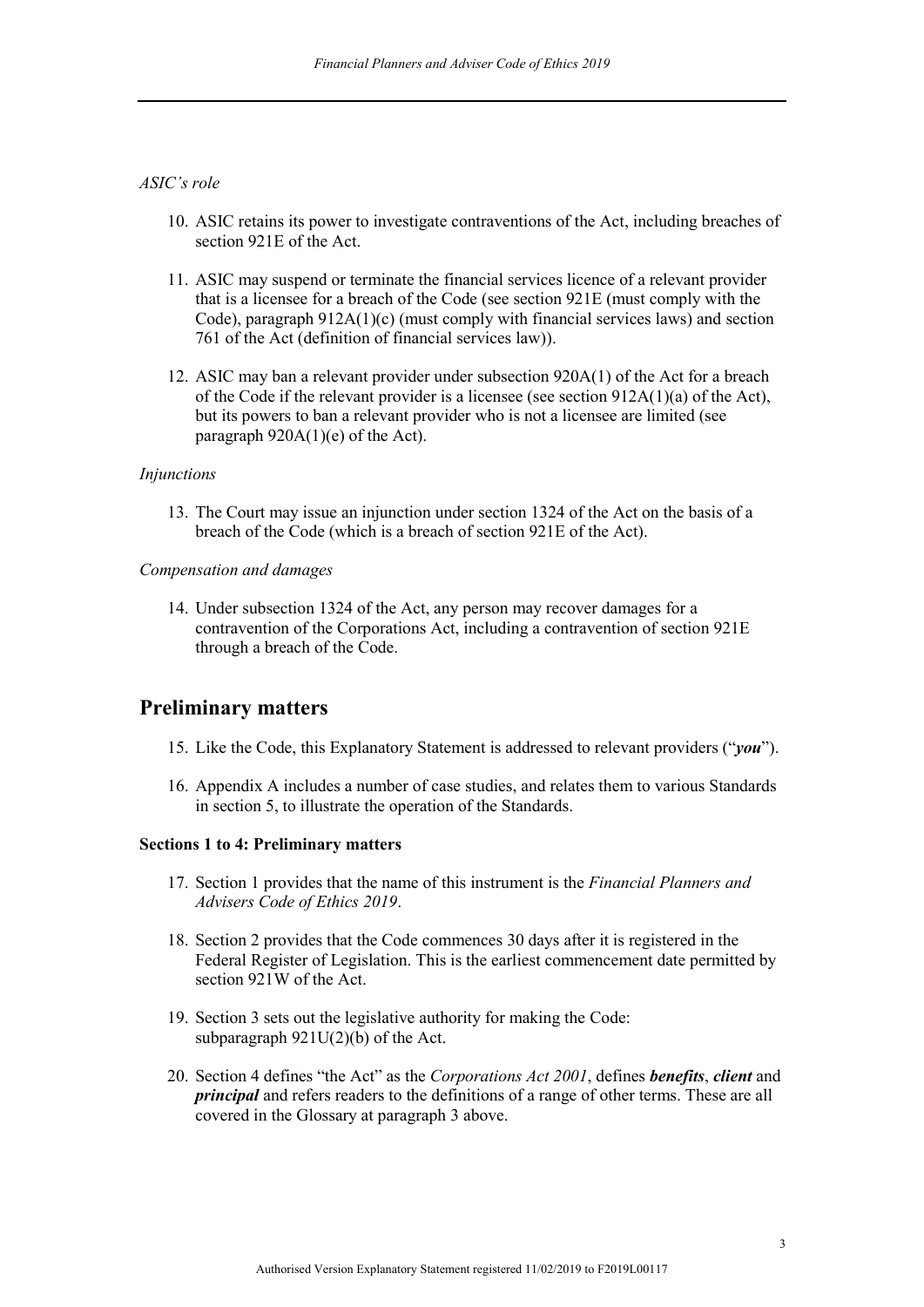21. Subsection 4(2) provides that each provision of the Code is to be given its full effect, and is not to be "read down" by reference to other provisions, unless the Code itself says so.

# **Section 5: The Values and the Standards**

# **The Introduction**

22. The Introduction to this section provides background to the Code, and describes the context in which the Code is made.

# **The Values**

23. The Values are paramount. They underlie the code—particularly the Standards. It is an ethical duty under the Code to demonstrate, realise and promote these values.

#### **The Standards**

24. The Code sets out 12 ethical Standards.

#### *Ethical behaviour*

### *Standard 1*

25. This Standard requires, as an ethical duty, that you comply with your legal obligations and not seek to avoid them. This is a minimum ethical obligation.

#### *Standard 2*

- 26. This Standard requires, as an ethical duty, that you act with integrity. It also requires you to act in the best interests of each client.
- 27. Acting with integrity requires openness, honesty and frankness in all dealings with clients. These qualities underpin the trust that clients should have in you as a professional. It also requires you to keep your promises (explicit and implied) and honour the commitments you or your principal make to your clients.
- 28. Each of the duties to act with integrity and in each client's best interests is fundamental.
- <span id="page-5-0"></span>29. You act in a client's best interests if what you do—the advice you give, the products and services you recommend—are appropriate to meet the client's objectives, financial situation and needs, taking into account the client's broader, long-term interests and likely future circumstances. The test is, in short: will your advice and recommendations improve the client's financial well-being?
- 30. Section 961B of the Act imposes an obligation on persons who provide personal advice to a retail client to act in the best interests of the client in connection with the advice. That section, together with sections 961C, 961D and 961E, have the effect that the person satisfies the section 961B duty if the person: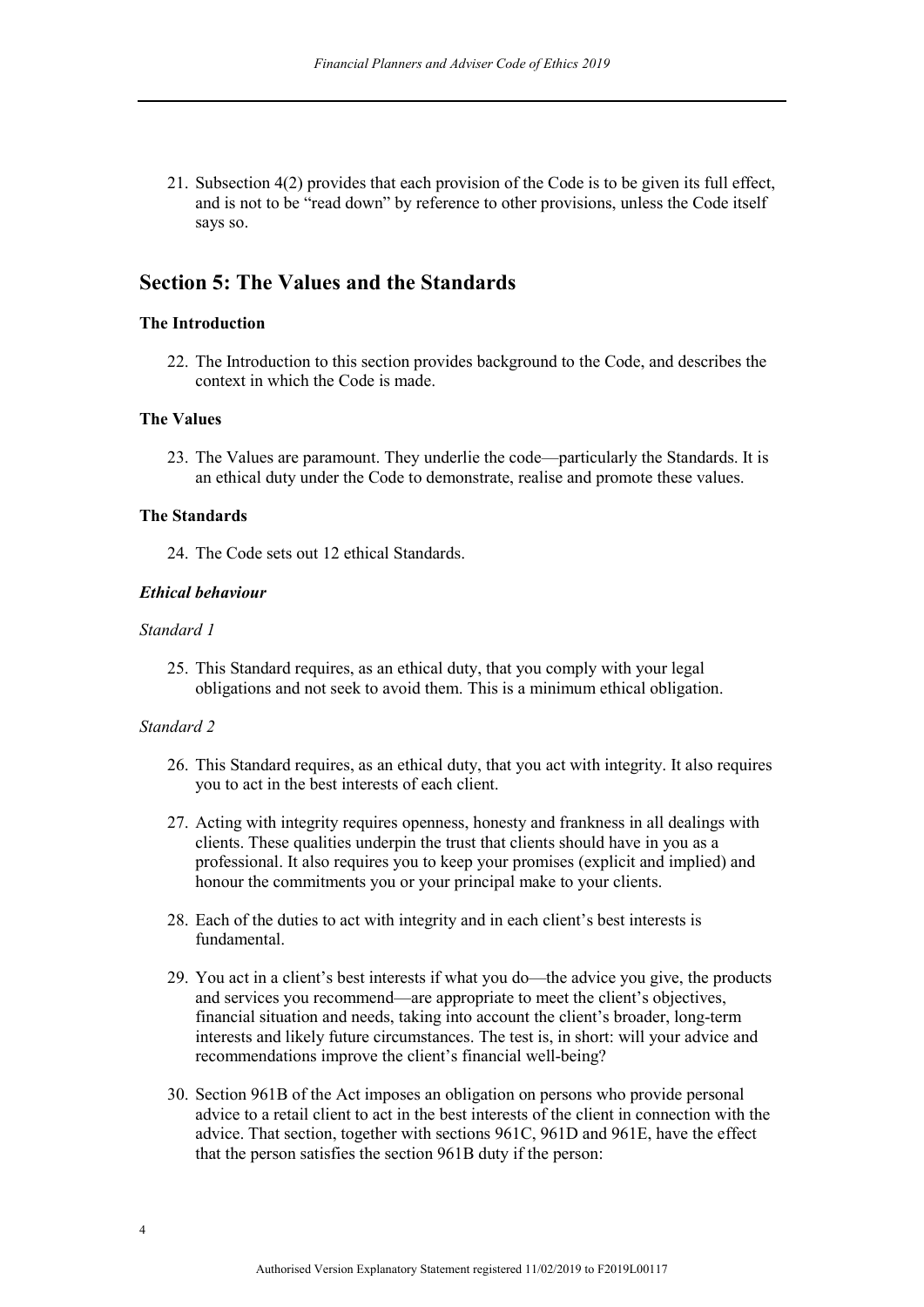- identifies the retail client's objectives, financial situation and needs, as disclosed to the person; and
- identifies and completes any reasonably apparent gaps in the information; and
- conducts a reasonable investigation of potential financial products; and
- bases his or her judgments on the client's relevant circumstances.
- 31. The ethical duty in Standard 2 to act with integrity is a broad ethical obligation. It is based on a more professional relationship between the relevant provider and the client, where the relevant provider has a duty to look more widely at what the client's interests are.
- 32. This means that you will need to work out—and, if necessary, help the client to work out—what the client's objectives, financial situation, needs, interests (including longterm interests), current circumstances and likely future circumstances are. To comply with the ethical duty, it will not be enough for you to limit your inquiries to the information provided by the client; you will need to inquire more widely into the client's circumstances.
- 33. You are not relieved of the ethical duty merely because the client does not provide enough information, even when asked.
- 34. The ethical duty in Standard 2 to act in the client's best interests is not identical to the duty in section 961B of the Act. Sections 961B(2) to (4) describe a series of steps that a relevant provider may take; if those steps are taken, the relevant provider will have satisfied the "good faith" duty in section 961B(1). This Code does not have any equivalent provisions. So, even if you follow the steps set out in section 961B of the Act, you may still not have complied with the duty under the Code to act in the client's best interests.
- 35. Other aspects of the duty to act in the client's best interest include:
	- vou must keep confidential all information about the client that you are given or obtain in connection with you or your principal acting for the client. You must not use or disclose this information for any purpose other than advising the client unless the client has specifically agreed or the law requires you to;
	- you must treat all clients in a respectful and professional way;
	- you must treat all clients fairly, as between themselves. You should provide professional services to all clients, managing your business so that each client has a fair share of your attention, skills and time.
- 36. You should take into account your client's express wishes but these do not override your duty to give advice that is in the client's best interests.

## *Standard 3*

37. The primary ethical duty in this Standard is that, if you have a conflict of interest or duty, you must disclose the conflict to the client and you must not act. If the client wishes, you may refer the client to another relevant provider if neither you nor your principal will receive any benefits from the referral.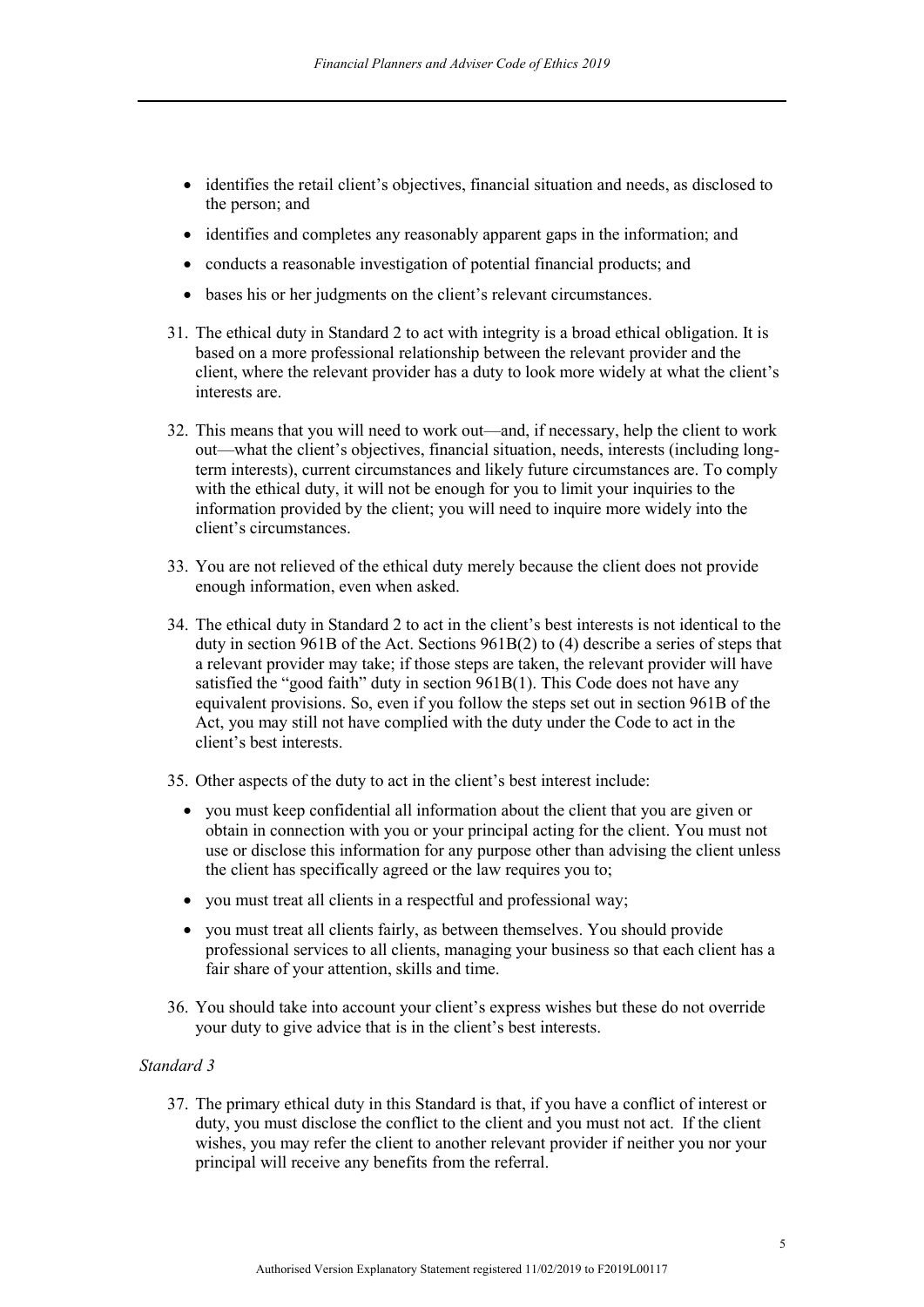38. You will not breach Standard 3 merely because you recommend to a client financial products offered by your employer or principal. However, you will breach Standard 3 if a variable component of your remuneration depends on the amount or volume you recommend of those products, because your interests will or may conflict with your duty to act in the client's best interests.

## *Cases:*

- Harry recommends that his client Fred acquire a particular financial product. Harry's remuneration includes a bonus depending on the volume or value of that financial product that is sold. Harry's potential entitlement to the bonus creates a conflict of interest or duty, as it would reasonably appear to influence his advice to Fred.
- Sally has 2 long-term clients, Bill and Emily, a married couple. They tell Sally that they are divorcing. Because of the divorce, their interests will no longer be the same. If she were to continue to act for both of them, Sally's duty to Bill would conflict with her duty to Emily.
- George is partner in a multi-partner advisory practice, where the partners have expertise in different areas. George does not have expertise in self-managed superannuation funds but Elaine, another partner, does. Newman is a new client of George's. George realises that Newman needs advice in relation to a self-managed superannuation fund. George refers Newman to Elaine, who competently advises him. Although both George and Elaine will benefit (through the partnership) from keeping Newman as a client, George does not have a conflict of interest and the benefits both George and Elaine get do not flow from the referral but from providing the advice to Newman. In fact, George has acted in Newman's best interest by enabling him to get competent advice.
- 39. Disclosing to the client any advantages you would receive, and obtaining your client's consent (see, for example, Standard 7), will not relieve you of the duty to comply with this Standard.

#### *Client care*

#### *Standard 4*

- 40. This standard requires that you only act for a client with the client's free, prior and informed consent.
- 41. This means that, before you start to act, you must have explained to your client, clearly and simply:
	- what services will be provided; and
	- the terms on which they will be provided; and
	- $\bullet$  the records that will be made of the services, and the privacy and confidentiality arrangements applicable to them.
- 42. Existing clients' consent must be obtained as soon as practicable after the Code commences. Section 2 of the Code states when it commences.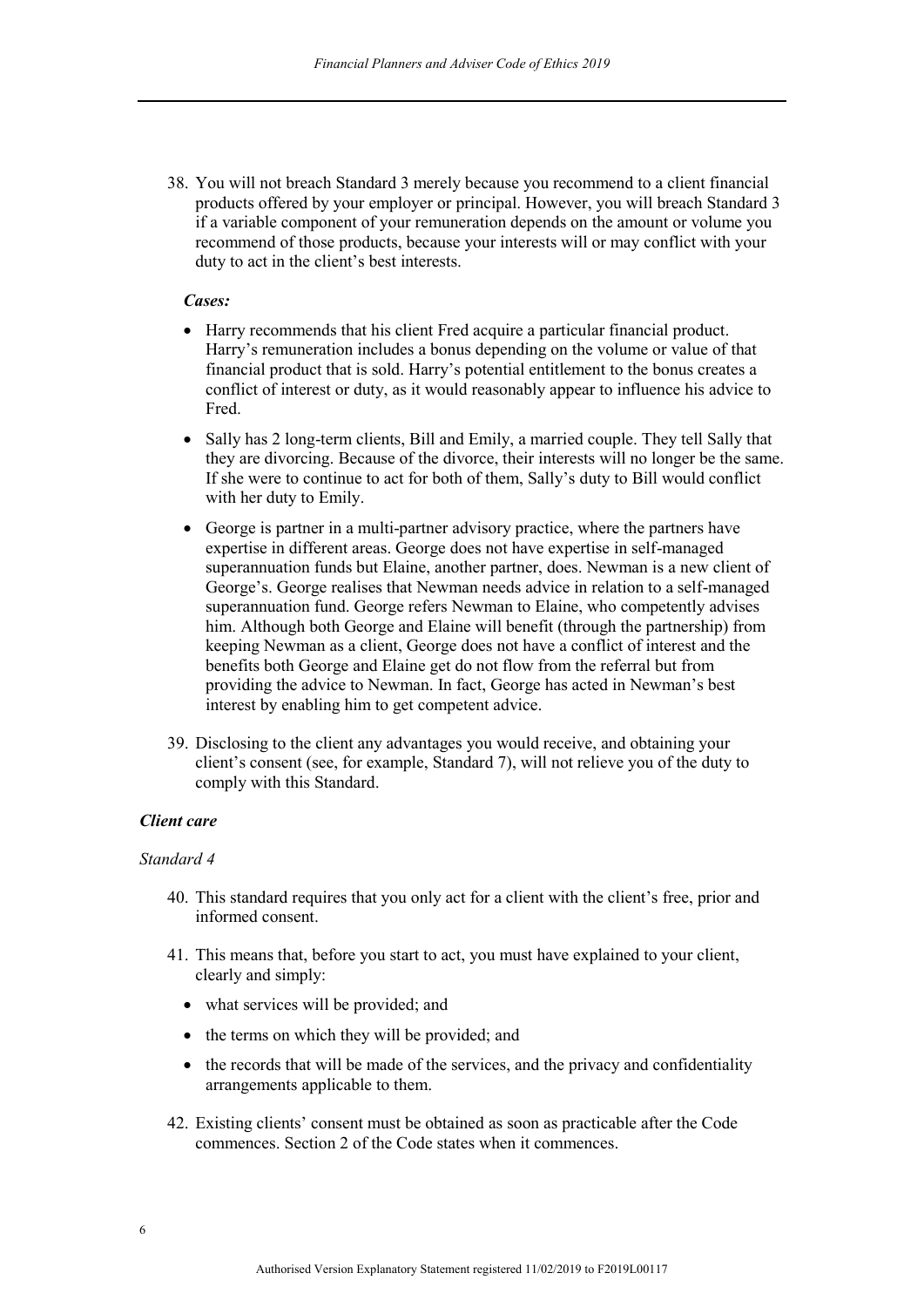43. "Informed" consent requires that the client understands and agrees to the arrangements. You will need to be satisfied of this, and have reasonable grounds to be satisfied.

### *Standard 5*

- 44. This standard elaborates on the "best interest of the client" duty in Standard 2 and also ensures that you satisfy yourself that the client understands your advice and the products and services you recommend. This requires detailed engagement with and assistance to the client.
- 45. The discussion of Standard 2 in paragraph [29](#page-5-0) above addresses when advice and recommendations will be in the "best interest of the client". This Standard emphasises the need for advice and recommendations to be appropriate to the client's individual circumstances (which will require you to take into account the client's broader, longterm interests and the client's likely future circumstances).
- 46. This Standard also emphasises the importance of the client properly understanding the advice and recommendations you give, and their implications. It requires you to be satisfied that the client understands:
	- the advice and recommendations you give; and
	- the benefits of the recommended products; and
	- the costs involved in acquiring, holding and disposing of the recommended products; and
	- the risks involved in acquiring, holding and disposing of the products, and how you recommend they be managed.
- 47. This means that your advice must be clear and simple.
- 48. This Standard expressly requires that you have reasonable grounds to be satisfied.

#### *Standard 6*

- 49. This standard expressly requires you to take into account the broad effects of the client acting on your advice. These effects are not limited to effects on the client. For example, your advice may have implications, not just for the client personally, but also for other family members of the client. These will need to be taken into account, although you will not have a duty to act in the best interest of the family members if they are not clients of you or your principal. You will also need to consider whether your product recommendations should be limited to "ethical" or "responsible" investments.
- 50. This Standard expressly requires you to take into account the broader, long-term interests and likely circumstances of your client, (reflecting section 961B of the Act). For example, any potential need for the client or one of the client's family members to move into aged care accommodation in the near future would need to be factored into any financial advice you give the client.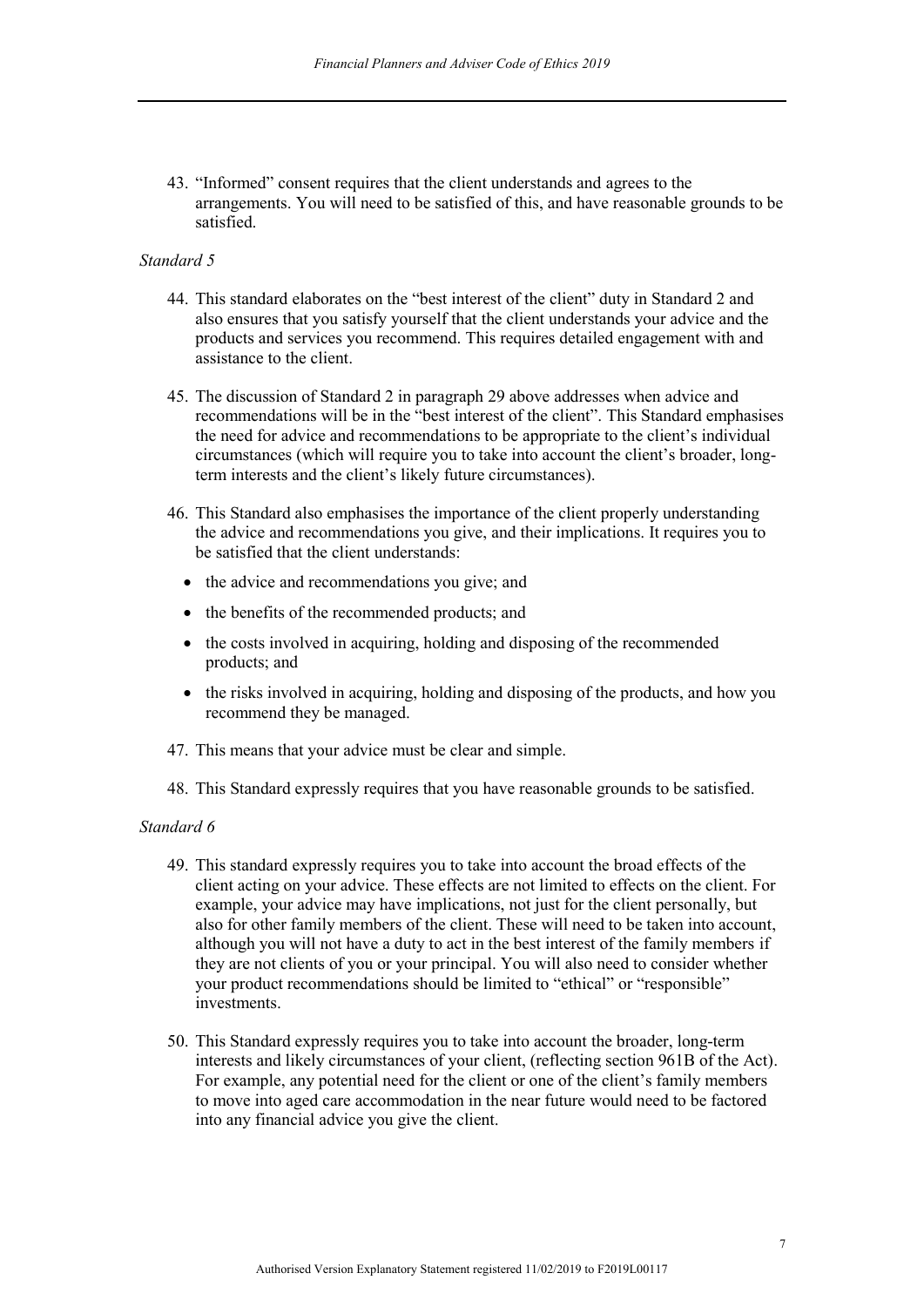#### *Quality process*

#### *Standard 7*

- 51. This Standard requires the client's free, prior and informed consent to all relevant remuneration arrangements for you and your principal. To meet this Standard, the client must be given a clear and simple explanation of the fees and charges, and the benefits you or your principal will receive, that are attributable to you or your principal acting for the client. There is an extended definition of *benefits* in subsection 4(1), to include monetary and non-monetary benefits. The explanation can be given by you or someone else.
- 52. Existing clients' consent must be obtained as soon as practicable after the Code commences. Section 2 of the Code states when it commences.
- 53. You must also be satisfied that your client understands and agrees to these arrangements, and you must have reasonable grounds to be satisfied.
- 54. This Standard prohibits you receiving "third party" benefits for acting for a client (unless the Act expressly allows). This also applies to a relevant provider who is an individual financial services licensee. However, it does not prevent a corporate financial services licensee from deriving third party benefits because one of its authorised representatives provides advice to clients. Corporate financial services licensees are not relevant providers subject to the Code.
- 55. This standard also requires that all fees and charges payable to you or your principal, and benefits you or your principal receive, for acting for the client are fair and reasonable, and represent value for money for your client. This is an integral part of your duty to deal fairly with your client, and in his or her best interests. There is an extended definition of *benefits* in subsection 4(1), to include monetary and nonmonetary benefits.
- 56. Part 7.7A Divisions 3 and 4 of the Act includes detailed requirements about remuneration arrangements, including "conflicted remuneration". The Code does not remove the need to comply with the requirements of these Divisions.

### *Standard 8*

57. This Standard requires that a relevant provider keep complete and accurate records of advice and services provided.

#### *Standard 9*

58. This Standard requires that all financial product advice, and all financial products, offered to a client be offered in good faith. This means that you must act honestly, and in the best interest of the client, in giving the advice and making the recommendations. You will not be acting in good faith if there is something you are aware of, or ought to be aware of, that would lead to the conclusion that your advice is not in the clients' best interests, taking into account the broad effects arising from the client acting on your advice and the broader, long-term interests and likely circumstances of the client.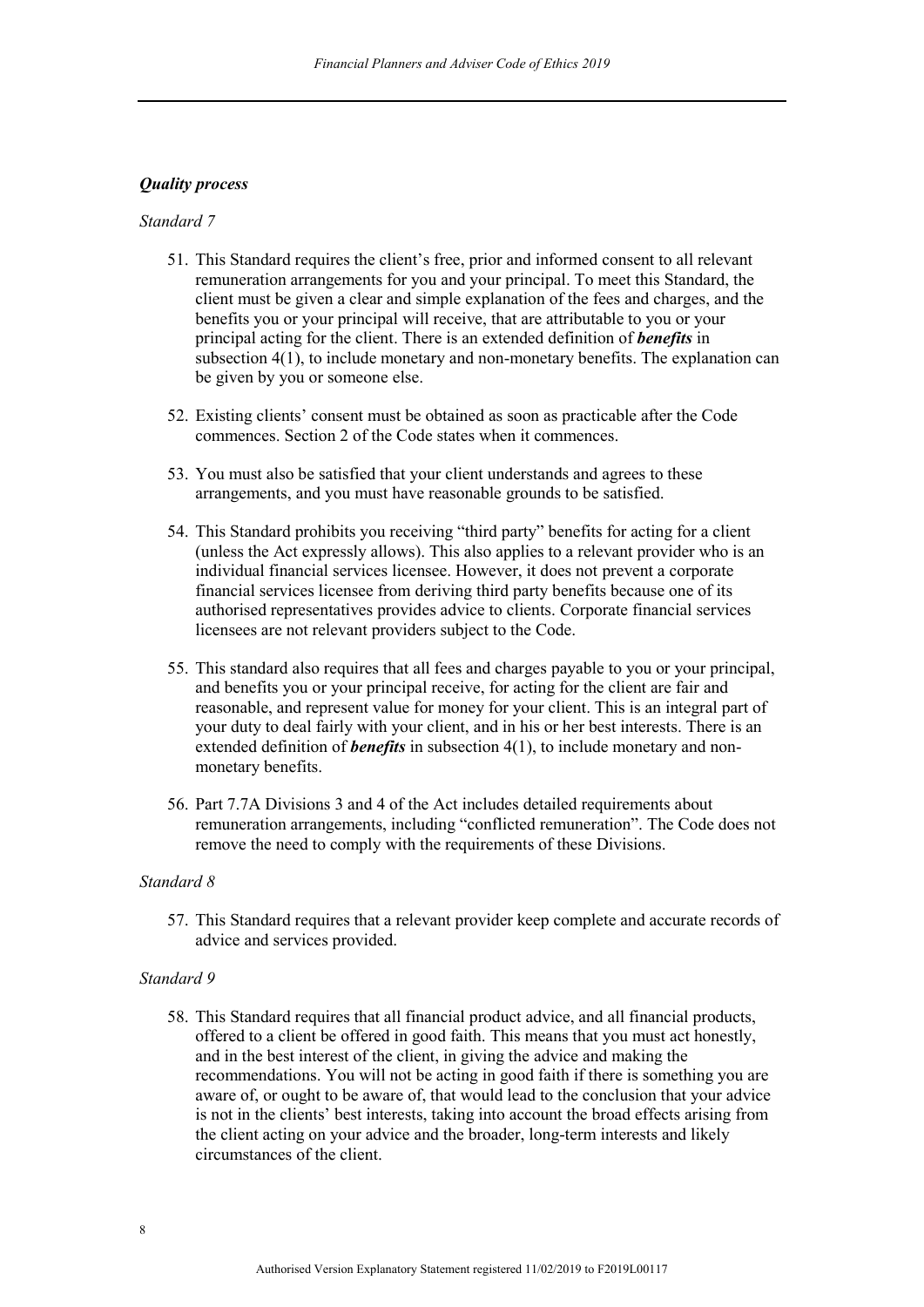- 59. The Standard also requires that all financial product advice, and all financial products, be offered "with competence". Among other things, this requires that all relevant providers act efficiently, honestly and fairly. Paragraph 912A(1)(a) of the Act requires licensees to "do all things necessary to ensure that the financial services covered by the licence are provided efficiently, honestly and fairly"; this Standard ensures that a corresponding ethical duty applies to all relevant providers.
- 60. Finally, this Standard reflects the current law requiring that financial product advice given, and financial products recommended, not be misleading or deceptive.

### *Professional commitment*

#### *Standard 10*

- 61. This Standard imposes, as an ethical duty, a requirement to develop and maintain a high level of relevant knowledge and skills. For example, if you specialise in a particular area, you should not provide advice outside that area unless you have the necessary skills and competencies to do so in a professional way.
- 62. Meeting the continuing professional development requirements (part of the education and training standards—see subsection 921B(5) of the Act and the *Corporations (Relevant Providers Continuing Professional Development) Standard Determination 2018*)—will assist with meeting this duty.

### *Standard 11*

63. This Standard is a positive duty to cooperate with any investigation of a breach or potential breach of this Code by a monitoring body or ASIC. This duty applies in addition to the offences in sections 921M and 921P of the Act.

### *Standard 12*

- 64. This Standard deals with relevant providers' professional relationships with each other, emphasising that they need to be supportive and aligned to the profession as a whole—being, and being seen to be, a profession that acts ethically and professionally.
- 65. One element of this duty affects relevant providers who are acting as supervisors for provisional relevant providers undertaking the professional year (see the *Corporations (Provisional Relevant Providers Professional Year Standard) Determination 2018*). This Standard requires that you must provide supervision that is in the best interest of the provisional relevant provider, that is, supervision that actively assists him or her in getting the full benefit of the professional year.

# **Consultation**

66. The Authority undertook consultation from March to June 2018 on a draft Code, with 37 formal submissions being received. The draft Code was also the subject of further consultation in November and December 2018, with 18 formal submissions received. All feedback was given due consideration. The Authority concluded that the provisions of the Code are appropriate in terms of the intent of the Act.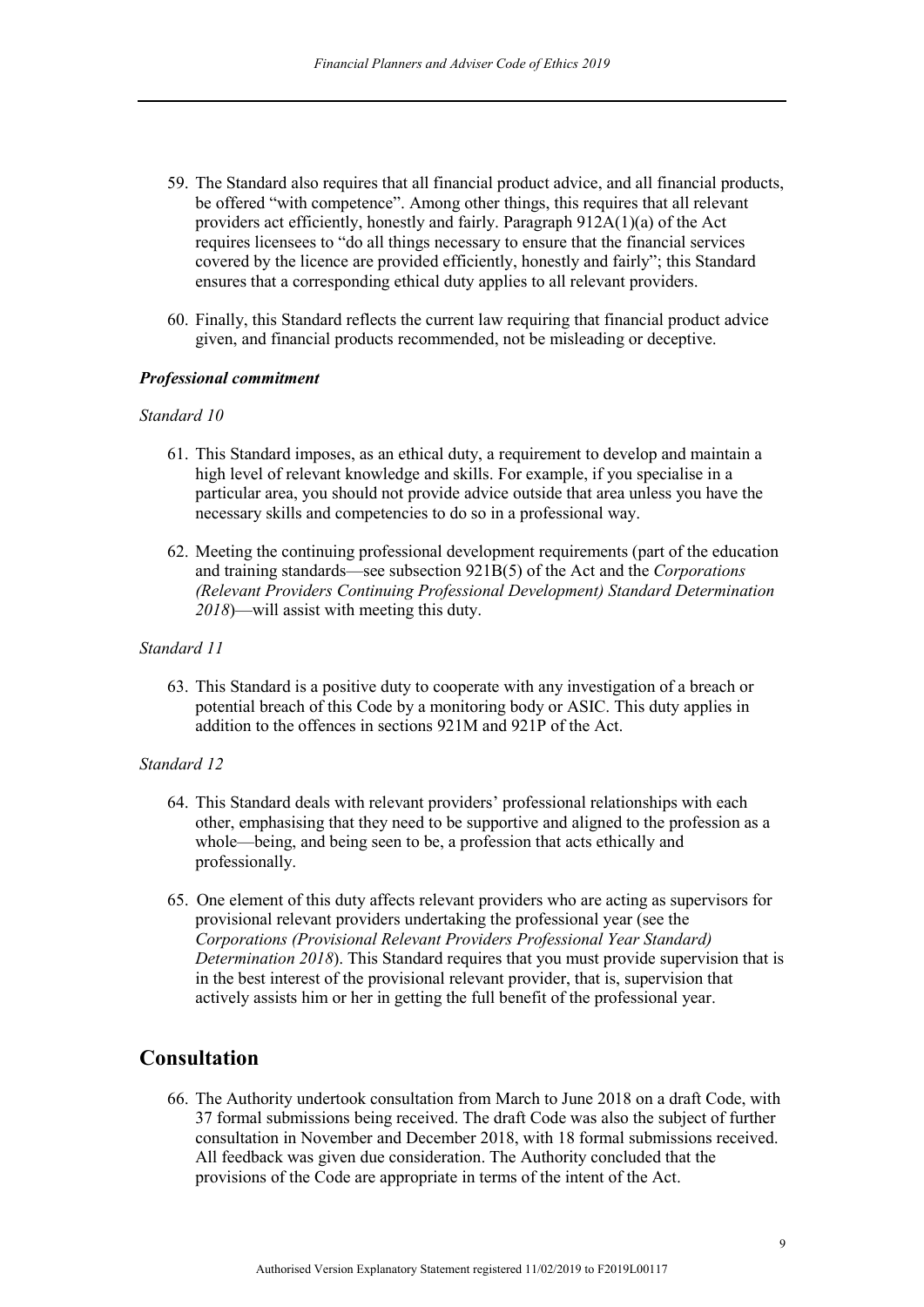# **Regulatory impact**

- 67. The Office of Best Practice Regulation has confirmed that no Regulatory Impact Statement is needed for the Code.
- 68. The compliance costs associated with the 2017 amendments to the Act raising education, training and ethical standards of financial advisers was estimated in the Explanatory Memorandum for the Bill for the *Corporations Amendment (Professional Standards of Financial Advisers) Act 2017* at approximately \$165.1m. It is not practicable to make a meaningful estimate of the value of the benefits to consumers of improved standards in the industry.

# **Statement of compatibility with human rights**

69. The Code may engage the right to freely choose and accept work under Article 6(1) of the International Convention on Economic, Social and Cultural Rights. However, it is part of a series of legislated requirements for financial planners and financial advisers designed to ensure that consumers get better service standards and to instil overall confidence in the industry. On that basis, the instrument is assessed to be compatible with the human rights and freedoms recognised or declared in the international instruments listed in section 3 of the *Human Rights (Parliamentary Scrutiny) Act 2011*.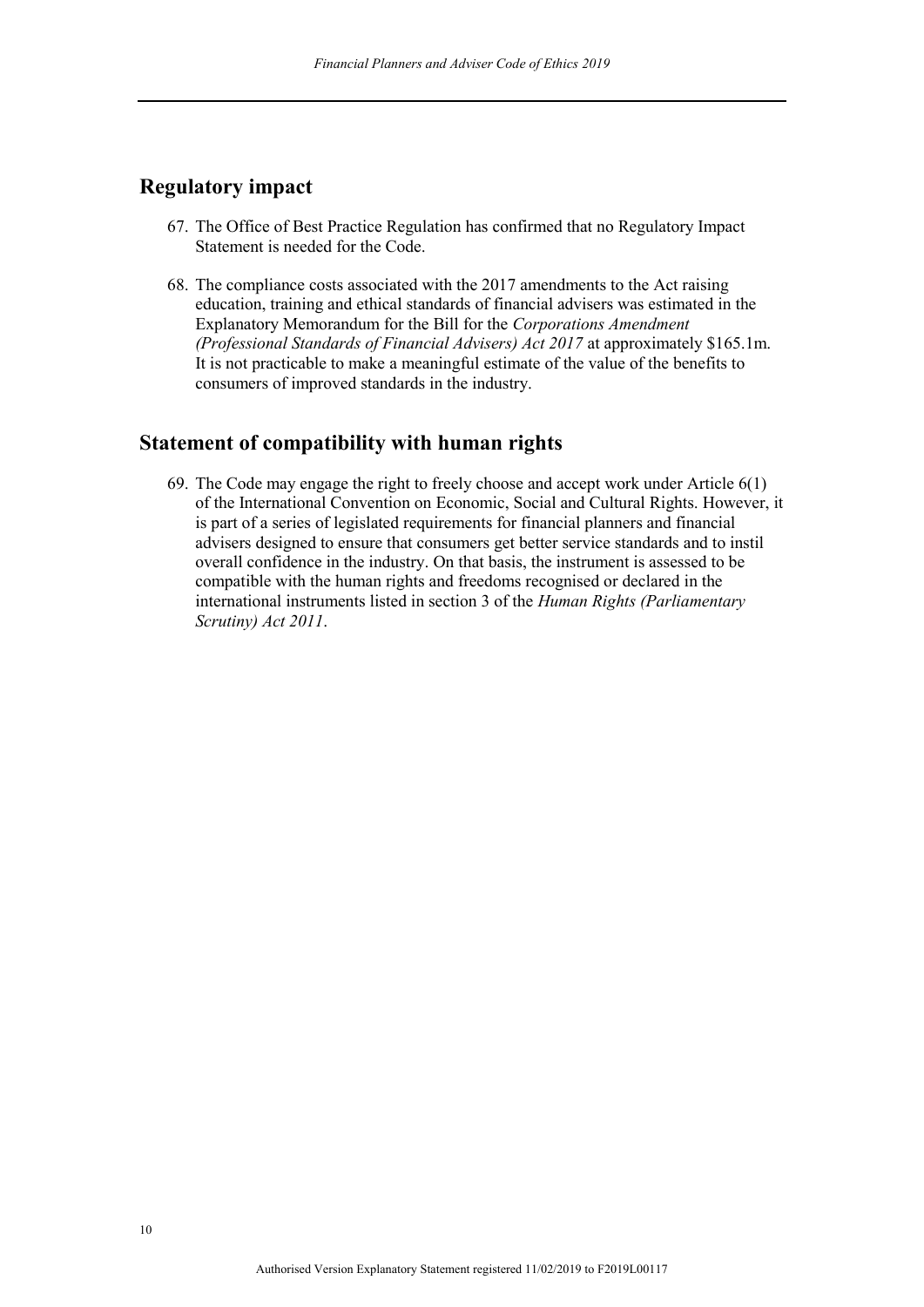# **Appendix: Case studies**

# **Case Study A**

Anna and Brian, a married couple, are seeking advice on improving the performance of their superannuation funds. The adviser (Margo) is an authorised representative of Acme Financial Planning Pty Ltd.

Margo advises Anna and Brian to roll over their superannuation benefits from their current funds (not related to Acme) to Acme funds. Margo does not attempt to compare Brian's likely returns if he were to stay in his current fund with those from the Acme Fund. She ignores (or does not address) the increased ongoing fees that Anna will have to pay in the Acme Fund.

Margo has failed to demonstrate, realise or promote the Values of competence and diligence.

She has breached:

- Standard 2—her advice was not in the best interest of either Anna or Brian;
- Standard 3—as Acme received a benefit from the implementation of her advice to switch to Acme funds;
- Standard 10—her failure to consider relevant issues (Brian's likely returns, and Anna's ongoing fees) does not demonstrate competence.

#### **Case Study B**

Bob, a senior financial planner employed by a large financial institution, advises a number of clients. He recommends strategies or investments that are, in fact, too risky for his clients' circumstances and risk profiles. He conducts transactions in his clients' names without their authority. He charges an "ongoing advice fee" without providing any ongoing advice. His files are inadequately kept, but he blames this on the poor systems provided by his principal (the financial institution).

Bob has failed to demonstrate, realise or promote the Values of trustworthiness and competence.

He has breached:

- Standard 2—failing to act with integrity and failing to provide advice that is in the best interests of his clients; and
- Standard 4—conducting transactions without his clients' informed consent; and
- Standard 7—an "ongoing advice fee" where there is no ongoing advice is unlikely to represent value for money for the client; and
- Standard 8—record keeping inadequacies. The principal's failure to provide up to date record-keeping systems does not excuse a failure to keep records.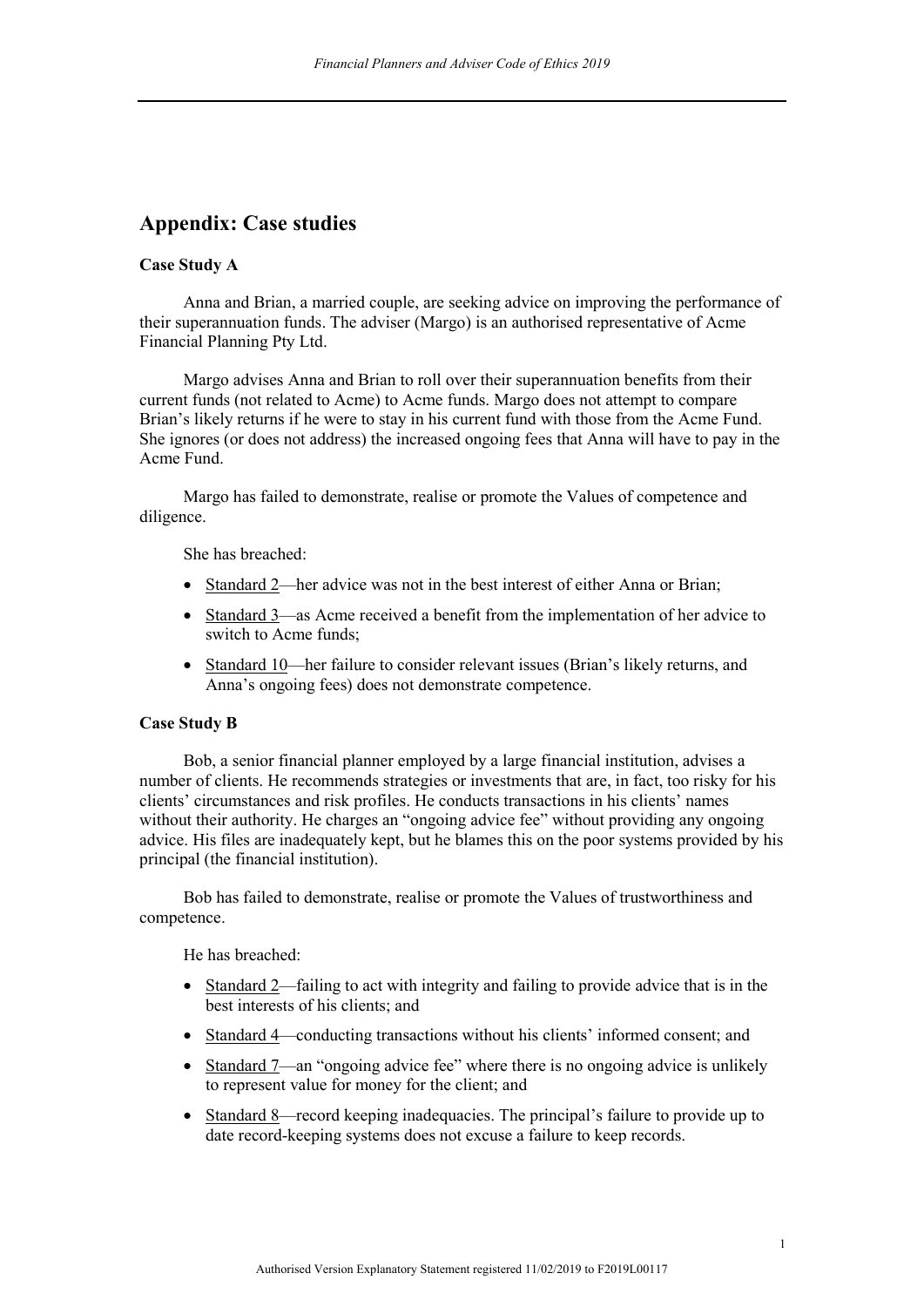# **Case Study C**

Max and Olivia, who earn moderate salaries, want to buy a property they can use to live in and operate a bed and breakfast in their retirement. The only funds they have available is their combined superannuation balance of around \$300,000. They have a number of debts, including a mortgage over their home.

Mike is an adviser with Fantastic Advice Pty Ltd, which is a subsidiary of Big Bank Ltd and holds a financial services licence. Mike is an employee and is authorised by it to provide personal advice to retail clients on a range of financial products.

Mike advises Max and Olivia to set up a self-managed superannuation fund structure to take out a loan to buy the property (for about \$1.5m) to live in and run the bed and breakfast, and to buy life insurance and income protection insurance (from a related body corporate of Big Bank) at a level that would cover the debt they expected to incur to buy the property. A Big Bank business banker, whom Mike arranges to consult them, tells them they should be able to borrow enough money to achieve their goal.

Max and Olivia sell their home, pay off some of their debts, establish the self-managed superannuation fund (at a cost of \$4,000) and roll over their current balances into that fund. They take out the recommended insurances, at a considerable on-going annual premium cost.

Fantastic charges an up-front fee of \$5,000 and a \$3,000 annual fee for "ongoing advice". Big Bank receives \$4,000 in upfront commissions as a result of the implementation of the advice. This helps Mike achieve his monthly bonus targets.

Big Bank then tells Max and Olivia that their overall financial situation will not support a loan of the size needed to carry out their plans.

Mike has failed to demonstrate, realise or promote the Values of trustworthiness, fairness and diligence.

He has breached:

- Standard 2, Standard 5 and Standard 6—failing to provide advice that is in the best interest of his clients and failing to take their long-term circumstances and interests into account; and
- Standard 3—acting where he derives inappropriate personal advantage—both in terms of his own bonus arrangements and in terms of Big Bank's commission arrangements; and
- Standard 7—the fees charged do not represent value for money for Max and Olivia.